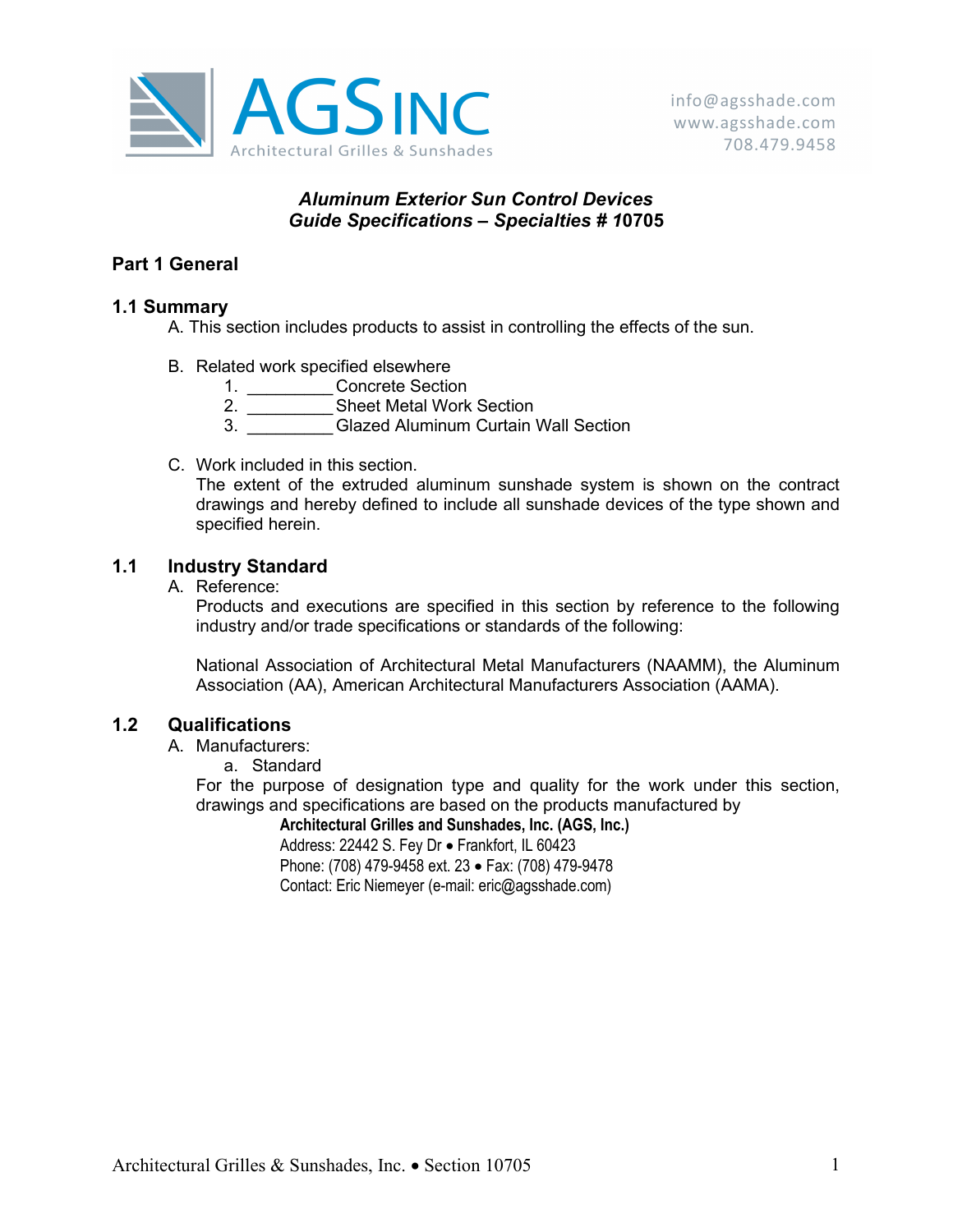

## 1.3 Submittals:

- A. Product data: Manufacturers technical and descriptive data.
- B. Shop Drawings:
	- a. Submit for architect's approval prior to commencement of any work or fabrication under this section, sets of detail shop drawings showing all areas of work profiles and sections of all components, finishes and fastening details.
- C. Structural Calculations: submit comprehensive analysis of design loads, dead, live, snow, wind and thermal movements. Calculations shall be stamped and signed by a professional engineer registered in the jurisdiction where the project is located.
- D. Warranties:
	- a. The work in this section shall be guaranteed against defects in material and workmanship for a period of one (1) year from date of acceptance of the building. Contractor shall replace and repair any defects at no cost to the owner.

### 1.4 Components:

A. Shipping and Handling:

Deliver materials to the job site ready for erection. Assembled units to be packaged and shipped to prevent damage during freight and storage on site.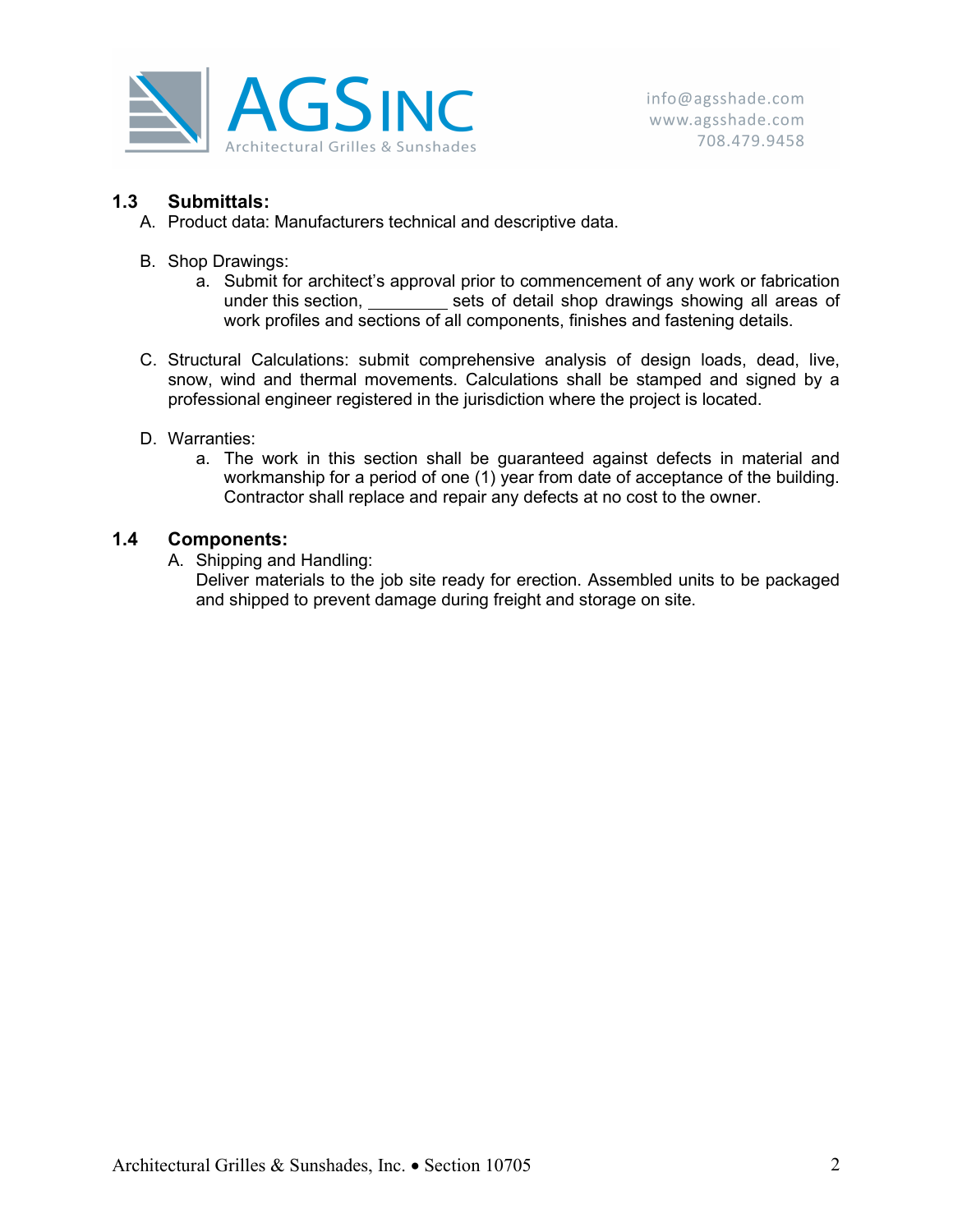

## PART 2 PRODUCTS

### 2.1 Materials:

A. General: Metal shall be free from defects impairing strength, durability or appearance.

1. Aluminum – ASTM B 221, alloys 6063-T5 and 6063-T6 for extrusions. ASTM B 209, alloys 5052-H32 or greater.

2. Fasteners – Unless otherwise noted, fasteners shall be 300 series non-magnetic stainless steel. ASTM A-307, grade A or better.

#### 2.2 Components:

A. Sunshades component shall be AGS, Inc. 5" Planer Blade PB-057 - 6063 T5 extruded Aluminum.

- B. Outriggers shall be AGS, Inc. 5" x ¼" Plate 6063 T5 extruded aluminum.
- B. Fascia to be AGS, Inc. AGS, Inc. 2" x 5" Tube T-050- 6063 T5 extruded aluminum.

C. Components to be shop assembled in large practical sections– to allow for immediate erection.

### 2.3 Aluminum Finish:

A. General:

Finish on exposed aluminum shall be compliant with the performance standards set forth in AAMA Specifications 2605-98, "Superior Performing Organic Coatings on Aluminum."

B. Type:

Factory-applied, high performance, 70% Polyvinylidene Flouride (PVDF) coating based on Elf Atochem Inc. Kynar 500 or Ausimont USA Inc. Hylar 5000 resin, formulated by a licensed paint manufacturer, and applied by paint manufacturer's warranty-approved applicator.

C. Pretreatment:

Applicator to pretreat the aluminum with solutions to remove organic and inorganic surface soils, remove residual oxides, followed by a chrome phosphate conversion coating - at minimum 40 mg/square foot – to ensure adhesion of paint to the aluminum.

D. Application:

One primer coat, one color coat, for a minimum of 1.2 mils of dry film thickness.

E. Color:

Architect to choose standard color.

#### OR

A. Class I, clear anodic finish: AA-M12C22A41 (Mechanical Finish: Chemical finished: etched, medium matte; anodic coating: Architectural class I, clear coating 0.018 mm or thicker) complying with AAMA 607.1.

Architectural Grilles & Sunshades, Inc. • Section 10705 3